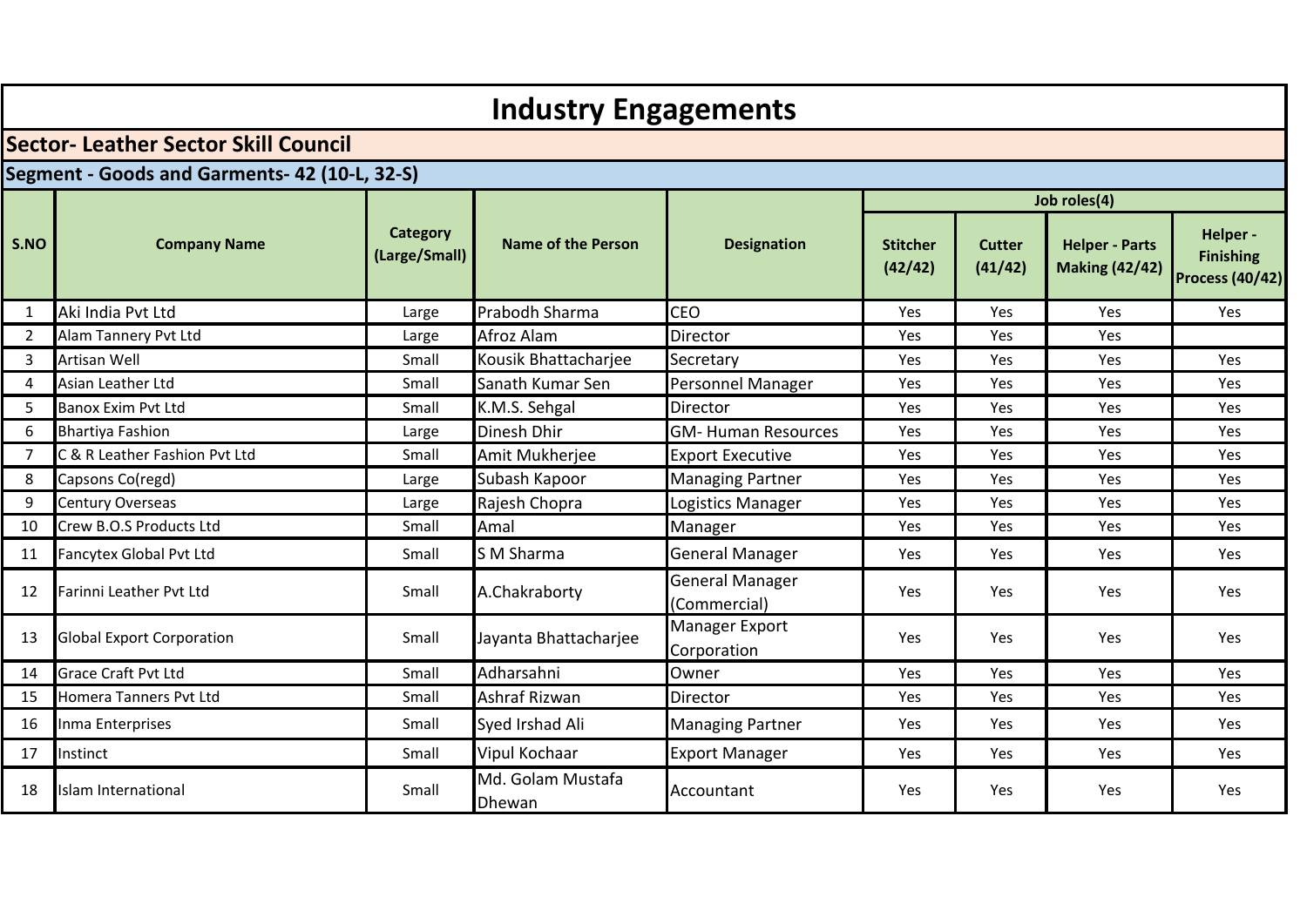| 19 | <b>JAK Group</b>                                     | Small | Bhushan Prakash Bhatia      | Partner                        | Yes | Yes | Yes | Yes        |
|----|------------------------------------------------------|-------|-----------------------------|--------------------------------|-----|-----|-----|------------|
| 20 | Jamig Intl                                           | Small | Javed Iqbal                 | Partner                        | Yes | Yes | Yes | Yes        |
| 21 | Kanchan Vanijya Pvt Ltd                              | Small | Rajeev Gupta                | Director                       | Yes | Yes | Yes | <b>Yes</b> |
| 22 | Kings International Ltd                              | Small | Taj Alam                    | <b>Managing Director</b>       | Yes | Yes | Yes | <b>Yes</b> |
| 23 | <b>Kraft International</b>                           | Small | Md. Gulam Mustafa<br>Dhewan | <b>Employee Accountant</b>     | Yes | Yes | Yes | <b>Yes</b> |
| 24 | Munai's Creation                                     | Small | Kaustav Nandi               | <b>Export Executive</b>        | Yes | Yes | Yes | Yes        |
| 25 | <b>Naaz Leather Finishers</b>                        | Small | Javed Igbal                 | Partner                        | Yes | Yes | Yes | Yes        |
| 26 | Panchem Banerjee<br><b>Oriental Exports</b><br>Small |       |                             | <b>Manager Exports</b>         | Yes | Yes | Yes | Yes        |
| 27 | Overseas Leather Goods Co. Pvt. Ltd                  | Small | MrityunjoyBasu              |                                | Yes | Yes | Yes | Yes        |
| 28 | P & G Enterprises Pvt Ltd                            | Large | M.K.Tuli                    | Chairman                       | Yes | Yes | Yes | Yes        |
| 29 | Pakkar Leather Export Co                             | Small | P.Naveed Ahmed              | Partner                        | Yes | Yes | Yes | Yes        |
| 30 | Punihani International                               | Small | Narinder Singh Punihani     | Partner                        | Yes | Yes | Yes | <b>Yes</b> |
| 31 | Raghu Exports India Pvt Ltd                          | Large | Raghu Arora                 | Director                       | Yes | Yes | Yes | Yes        |
| 32 | Rahman Industries Ltd                                | Large | Samridhi Kapoor             | <b>Management Trainee</b>      | Yes | Yes | Yes | Yes        |
| 33 | Raj Exports                                          | Small | Ravi Jain                   | <b>General Manager</b>         | Yes | Yes | Yes | Yes        |
| 34 | Ranvik Exports Pvt Ltd                               | Small | Mr. Vikash Gupta            | Director                       | Yes |     | Yes |            |
| 35 | <b>RR Leather Products Pvt Ltd</b>                   | Small | <b>K.Ramesh Kumar</b>       | General Manager(HR)            | Yes | Yes | Yes | <b>Yes</b> |
| 36 | Ryders Equestrian Products Pvt Ltd                   | Large | Mohammad Iftekhar           | Director                       | Yes | Yes | Yes | Yes        |
| 37 | Saroj International Leathers Pvt Ltd                 | Small | Mr. Samir Sethi             | Director                       | Yes | Yes | Yes | <b>Yes</b> |
| 38 | Sarvesh Exports Pvt Ltd                              | Large | Rajnish Kohli               | <b>General Manager</b>         | Yes | Yes | Yes | Yes        |
| 39 | <b>Toptans</b>                                       | Small |                             |                                | Yes | Yes | Yes | <b>Yes</b> |
| 40 | <b>TrioTrend Exports Pvt Ltd</b>                     | Small | <b>Bhaba S Pramanik</b>     | <b>Chief Financial Officer</b> | Yes | Yes | Yes | Yes        |
| 41 | Tulsyan Impex Pvt Ltd                                | Small |                             |                                | Yes | Yes | Yes | <b>Yes</b> |
| 42 | Mallcom                                              | Small | Keya Chakraborty            | <b>Assistant Manager</b>       | Yes | Yes | Yes | Yes        |
|    |                                                      |       |                             | <b>Total</b>                   | 42  | 41  | 42  | 40         |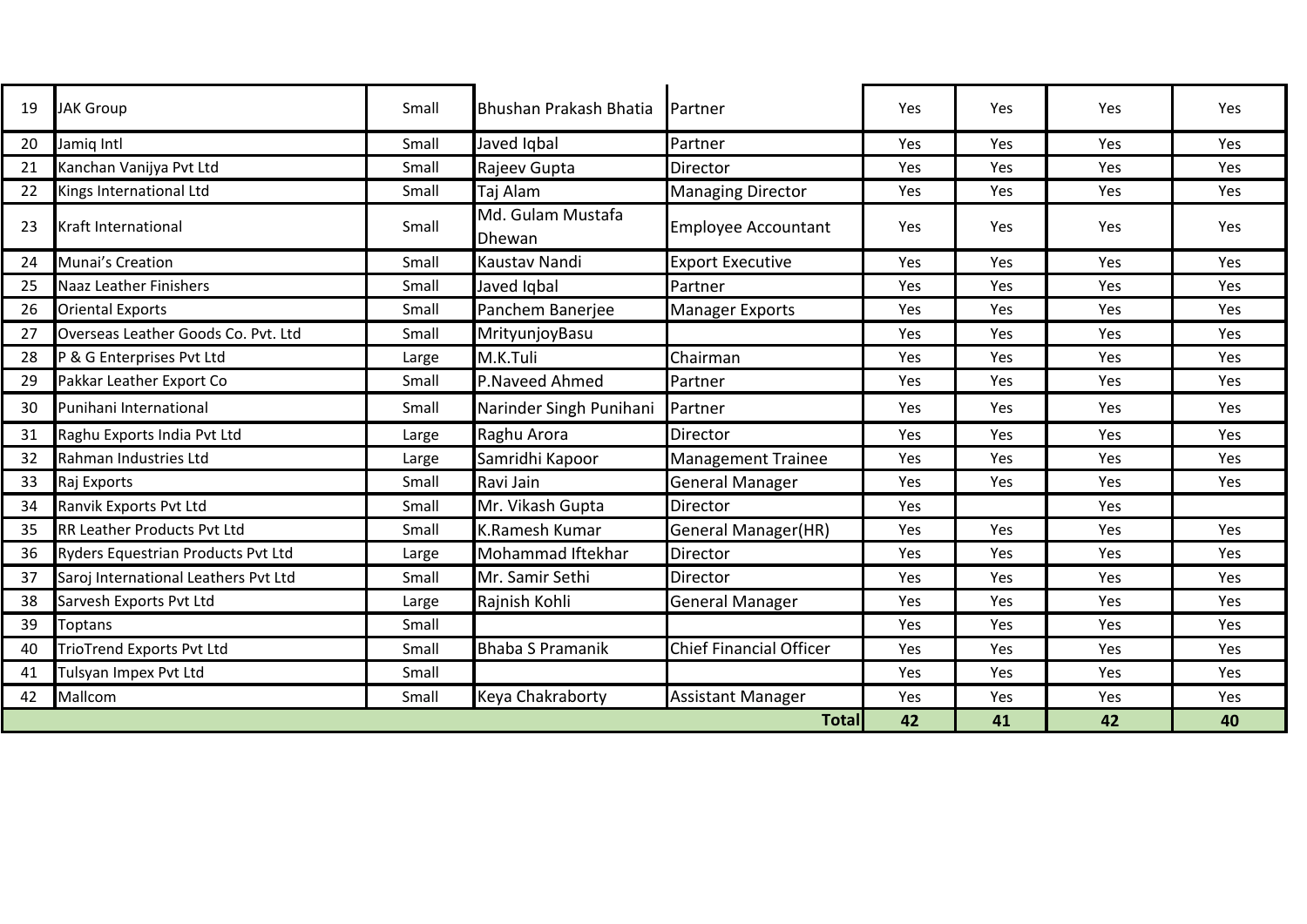|                | <b>Industry Engagements</b>                 |                           |                                 |                                   |     |                                                                         |                                         |                   |                            |                                         |                                              |                                       |                                        |
|----------------|---------------------------------------------|---------------------------|---------------------------------|-----------------------------------|-----|-------------------------------------------------------------------------|-----------------------------------------|-------------------|----------------------------|-----------------------------------------|----------------------------------------------|---------------------------------------|----------------------------------------|
|                | <b>Sector- Leather Sector Skill Council</b> |                           |                                 |                                   |     |                                                                         |                                         |                   |                            |                                         |                                              |                                       |                                        |
|                | Segment - Footwear-41(14-L, 2-M, 25-S)      |                           |                                 |                                   |     |                                                                         |                                         |                   |                            |                                         |                                              |                                       |                                        |
|                |                                             |                           |                                 |                                   |     |                                                                         |                                         |                   | Job roles(9)               |                                         |                                              |                                       |                                        |
| S.NO           | <b>Company Name</b>                         | Category<br>(Large/Small) | Name of the<br>Person           | <b>Designation</b>                |     | <b>Helper - Uppers Helper - Bottom</b><br>Making (41/41) Making (40/41) | Helper -<br><b>Finishing</b><br>(40/41) | Cutter<br>(39/41) | <b>Stitcher</b><br>(40/41) | <b>Pre-Assembly</b><br>Operator (38/41) | <b>Skiving</b><br><b>Operator</b><br>(39/41) | Lasting<br><b>Operator</b><br>(38/41) | <b>Moulding</b><br>Operator<br>(35/41) |
| 1              | Aki India Pvt Ltd                           | Large                     | Prabodh<br>Sharma               | CEO                               | Yes | Yes                                                                     | Yes                                     | Yes               | Yes                        | Yes                                     | Yes                                          | Yes                                   | Yes                                    |
| $\overline{2}$ | <b>Allied Exims</b>                         | Large                     | Farhat<br>Qaiyum                | Partner                           | Yes |                                                                         |                                         | Yes               |                            |                                         |                                              |                                       |                                        |
| 3              | Allied Leather Finishers Pyt Ltd            | Large                     | Mohd. Arif                      | Accountant                        | Yes | Yes                                                                     | Yes                                     | Yes               | Yes                        | Yes                                     | Yes                                          | Yes                                   | Yes                                    |
| 4              | Array Fashions Pvt Ltd                      | Large                     | Ratan Kumar<br>Jha              | Accountant                        | Yes | Yes                                                                     | Yes                                     | Yes               | Yes                        | Yes                                     | Yes                                          | Yes                                   | Yes                                    |
| 5              | Arvind Footwears Pvt Ltd                    | Large                     | Naveen<br>Katiyar               | General<br>Manager                | Yes | Yes                                                                     | Yes                                     | Yes               | Yes                        | Yes                                     | Yes                                          | Yes                                   | Yes                                    |
| 6              | Basant Overseas,                            | Small                     | Deepak<br>Nayyar                | General<br>Manager                | Yes | Yes                                                                     | Yes                                     | Yes               | Yes                        | Yes                                     | Yes                                          | Yes                                   |                                        |
| $\overline{7}$ | <b>Bharat Tanning Industries</b>            | Small                     | Sarfaraz<br><b>Ahmed Ansari</b> | Partner                           | Yes | Yes                                                                     | Yes                                     | Yes               | Yes                        | Yes                                     | Yes                                          | Yes                                   | Yes                                    |
| 8              | Calico Trends                               | Large                     | Mohammad<br>Mushahid            | Manager                           | Yes | Yes                                                                     | Yes                                     | Yes               | Yes                        | Yes                                     | Yes                                          | Yes                                   | Yes                                    |
| 9              | Carlton Overseas Pvt Ltd,                   | Large                     | M <sub>K</sub><br>Srivastava    | General<br>Manager                | Yes | Yes                                                                     | Yes                                     | Yes               | Yes                        | Yes                                     | Yes                                          | Yes                                   | Yes                                    |
| 10             | Concept Conceivers and<br>Executers         | Small                     | Gagan<br>chuabra                | Managing<br>Partner               | Yes | Yes                                                                     | Yes                                     | Yes               | Yes                        | Yes                                     | Yes                                          | Yes                                   | Yes                                    |
| 11             | <b>Drish Shoes Limited</b>                  | Small                     | Harish<br>Chander<br>Banshal    | <b>Chief Financial</b><br>Officer | Yes | Yes                                                                     | Yes                                     | Yes               | Yes                        | Yes                                     | Yes                                          | Yes                                   | Yes                                    |
| 12             | <b>HKHR International,</b>                  | Small                     | Rajesh Kurana Partner           |                                   | Yes | Yes                                                                     | Yes                                     |                   | Yes                        | Yes                                     |                                              |                                       |                                        |
| 13             | Homera Tanners Pvt Ltd                      | Small                     | Ashraf Rizwan Director          |                                   | Yes | Yes                                                                     | Yes                                     | Yes               | Yes                        | Yes                                     | Yes                                          | Yes                                   | Yes                                    |
| 14             | .A.Leather India Pvt Ltd,                   | Large                     | Subodh gupta Merchandiser       |                                   | Yes | Yes                                                                     | Yes                                     | Yes               | Yes                        | Yes                                     | Yes                                          | Yes                                   | Yes                                    |
| 15             | Jama Corporation Pvt Ltd                    | Large                     | Suchi Singh                     | <b>HRD Manager</b>                | Yes | Yes                                                                     | Yes                                     | Yes               | Yes                        |                                         | Yes                                          | Yes                                   | Yes                                    |
| 16             | Karam Udyog                                 | Small                     | <b>Binu Thomas</b>              | Export<br>Manager                 | Yes | Yes                                                                     | Yes                                     | Yes               | Yes                        | Yes                                     | Yes                                          | Yes                                   | Yes                                    |
| 17             | Kavis Fashions Pvt Ltd,                     | Small                     | Mangesh<br>Sawant               | Manager HR                        | Yes | Yes                                                                     | Yes                                     | Yes               | Yes                        | Yes                                     | Yes                                          | Yes                                   | Yes                                    |
| 18             | Kiwi Enterprises Pvt Ltd                    | Large                     | <b>B.L.Sharma</b>               | Manager                           | Yes | Yes                                                                     | Yes                                     | Yes               | Yes                        | Yes                                     | Yes                                          | Yes                                   | Yes                                    |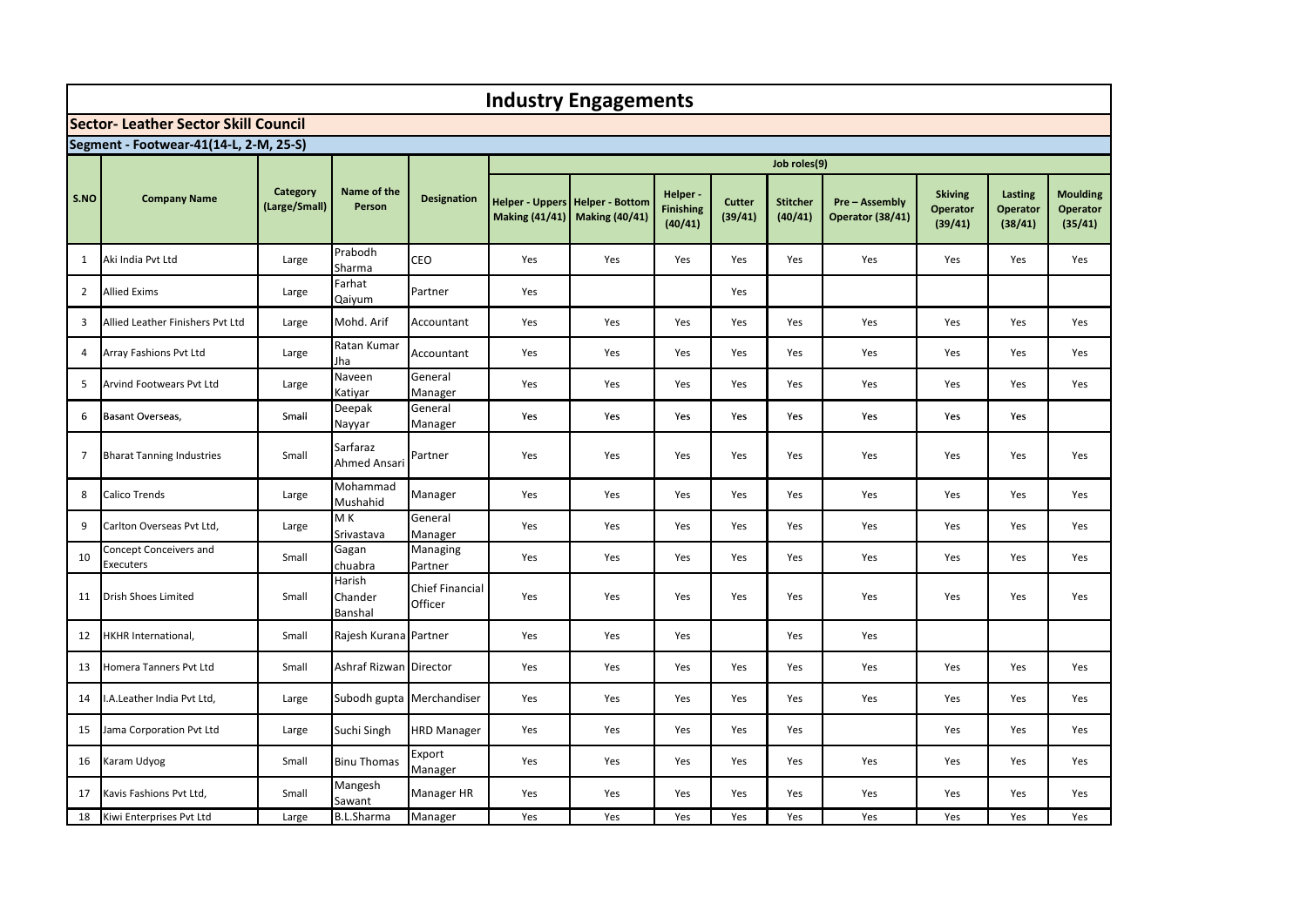| 19 | Liener Shoes Pvt Ltd,           | Small  | Rajesh<br>Rathore        | <b>Accounts</b><br>Manager | Yes | Yes | Yes | Yes | Yes | Yes | Yes | Yes | Yes |
|----|---------------------------------|--------|--------------------------|----------------------------|-----|-----|-----|-----|-----|-----|-----|-----|-----|
| 20 | Lex Boots,                      | Small  | Dr. B. Arora             | Manager                    | Yes | Yes | Yes | Yes | Yes | Yes | Yes | Yes | Yes |
| 21 | Manufex India,                  | Small  | V.K.Sharma               | Manager                    | Yes | Yes | Yes | Yes | Yes |     | Yes |     |     |
| 22 | Mentor Footcare and Leather Co  | Medium | Rahijas P                | Manager                    | Yes | Yes | Yes | Yes | Yes | Yes | Yes | Yes | Yes |
| 23 | Metro and Metro                 | Small  | Pramod<br>Saraswat       | Manager IT                 | Yes | Yes | Yes | Yes | Yes | Yes | Yes | Yes | Yes |
| 24 | Naaz Exports Pvt Ltd            | Medium | Javed Iqbal              | Managing<br>Director       | Yes | Yes | Yes | Yes | Yes | Yes | Yes | Yes | Yes |
| 25 | <b>Neelson Overseas</b>         | Small  | Pradeep S<br>Verma       | Manager                    | Yes | Yes | Yes | Yes | Yes | Yes | Yes | Yes | Yes |
| 26 | Nuova Shoes                     | Small  | Subhash Tyagi            | Export<br>Manager          | Yes | Yes | Yes | Yes | Yes | Yes | Yes | Yes | Yes |
| 27 | <b>OOM Exports</b>              | Small  | Naresh Saigal            | General<br>Manager         | Yes | Yes | Yes | Yes | Yes | Yes | Yes | Yes | Yes |
| 28 | Park Exports,                   | Small  | M.S.Sethi                | Manager                    | Yes | Yes | Yes |     | Yes | Yes | Yes | Yes |     |
| 29 | Prachi Leathers Pvt Ltd,        | Large  | Vishal Nigam             | Manager<br>Export          | Yes | Yes | Yes | Yes | Yes | Yes | Yes | Yes |     |
| 30 | Rahman Industries Ltd           | Large  | Samridhi<br>Kapoor       | Management<br>Trainee      | Yes | Yes | Yes | Yes | Yes | Yes | Yes | Yes | Yes |
| 31 | Ram Fashion Exports Pvt Ltd,    | Small  | Naresh<br><b>Bhashin</b> | Managing<br>Director       | Yes | Yes | Yes | Yes | Yes | Yes | Yes | Yes | Yes |
| 32 | R N Bajaj Overseas              | Small  | Manoj Bajaj              | Partner                    | Yes | Yes | Yes | Yes | Yes | Yes | Yes | Yes | Yes |
| 33 | R.S.V. Worldwide                | Small  | Sachin<br>Sharma         | Export<br>Manager          | Yes | Yes | Yes | Yes | Yes | Yes | Yes | Yes | Yes |
| 34 | Ruksh International             | Small  | Mohammad<br>Iftekhar     | Partner                    | Yes | Yes | Yes | Yes | Yes | Yes | Yes | Yes | Yes |
| 35 | Siddharth Exports               | Small  | Sunil Harjai             | Proprietor                 | Yes | Yes | Yes | Yes | Yes | Yes | Yes | Yes | Yes |
| 36 | Sumanglam Footwear Pvt Ltd,     | Small  | Anil Kumar               | Factory<br>Manager         | Yes | Yes | Yes | Yes | Yes | Yes | Yes | Yes | Yes |
| 37 | Suri Shoes Pvt Ltd              | Large  | Rakesh Suri              | Managing<br>Director       | Yes | Yes | Yes | Yes | Yes | Yes | Yes | Yes | Yes |
| 38 | Tej International Pvt Ltd       | Large  | Atul Agarwal             | Manager<br>Finance         | Yes | Yes | Yes | Yes | Yes | Yes | Yes | Yes |     |
| 39 | <b>Transworld Shoes Pvt Ltd</b> | Small  | <b>Apul Agarwal</b>      | Director                   | Yes | Yes | Yes | Yes | Yes | Yes | Yes | Yes | Yes |
| 40 | Varun Exports                   | Small  | Mohinder<br>Mumjal       | Proprietor                 | Yes | Yes | Yes | Yes | Yes | Yes | Yes | Yes | Yes |
| 41 | Young Style Overseas            | Small  | Ajay Bansal              | Authorised<br>Signatory    | Yes | Yes | Yes | Yes | Yes | Yes | Yes | Yes | Yes |
|    |                                 |        |                          | <b>Total</b>               | 41  | 40  | 40  | 39  | 40  | 38  | 39  | 38  | 35  |